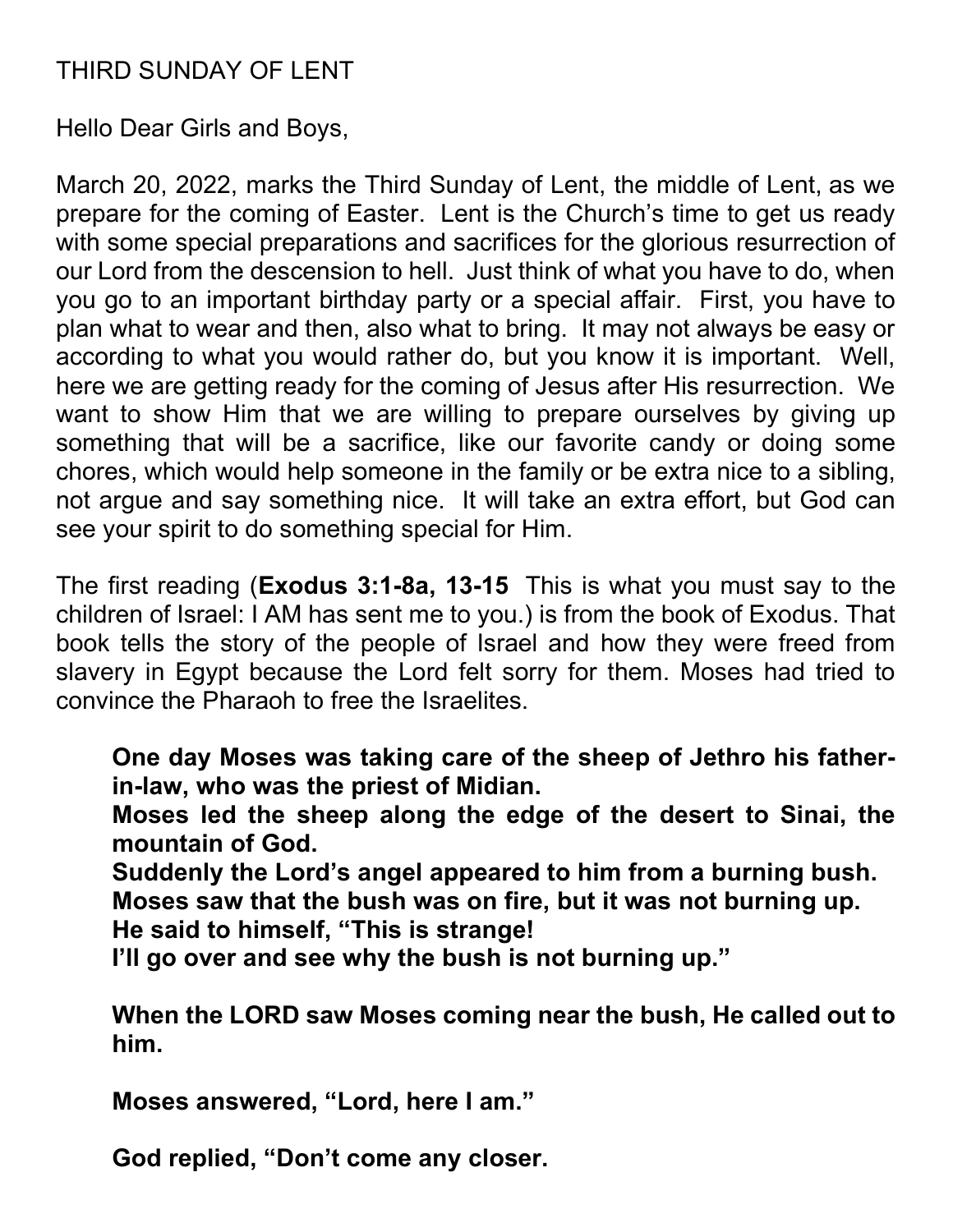Take off your sandals, because the ground where you are standing is holy.

 I am the God who was worshiped by your ancestors, Abraham, Isaac, and Jacob."

Moses was too afraid to look at God, and he hid his face.

The Lord said," I have seen how my people are suffering in Egypt, and I have heard them cry out to me because of those slave bosses. I am sorry for them, and so I have come down to rescue them from the power of the Egyptians.

I will bring my people out of Egypt into a country where there is good land and plenty of milk and honey."

Moses answered, " I will tell the people of Israel that the God of their ancestors has sent me to them. But what should I say, if they ask me who you are?"

God said to Moses. "I am who I am.

So tell them that the one whose name is 'I AM' has sent you. Say that the God of their ancestors, the God of Abraham, Isaac, and Jacob, has sent you to them.

This is my name forever, and it is the name that people must use from now on."

#### The word of the Lord.

After reading this conversation between Moses and our Lord, you can tell that the Lord was very definite in what He said to Moses, and He answered all his questions. God left no doubt that He is the same God as the one from the ancestors of Moses. These words have been passed down to us, so that we have no doubt, that the words come from our God. We, too, have to listen to the word of the Lord and follow what He requests of us. So let's see how we can prepare ourselves during Lent to show God that we are eager to follow his requests. We can make small changes in our lives: clean up our room without being told, help with the dishes, clear the table, surprise our family members with some extra hugs, and pray an extra Hail Mary at night. These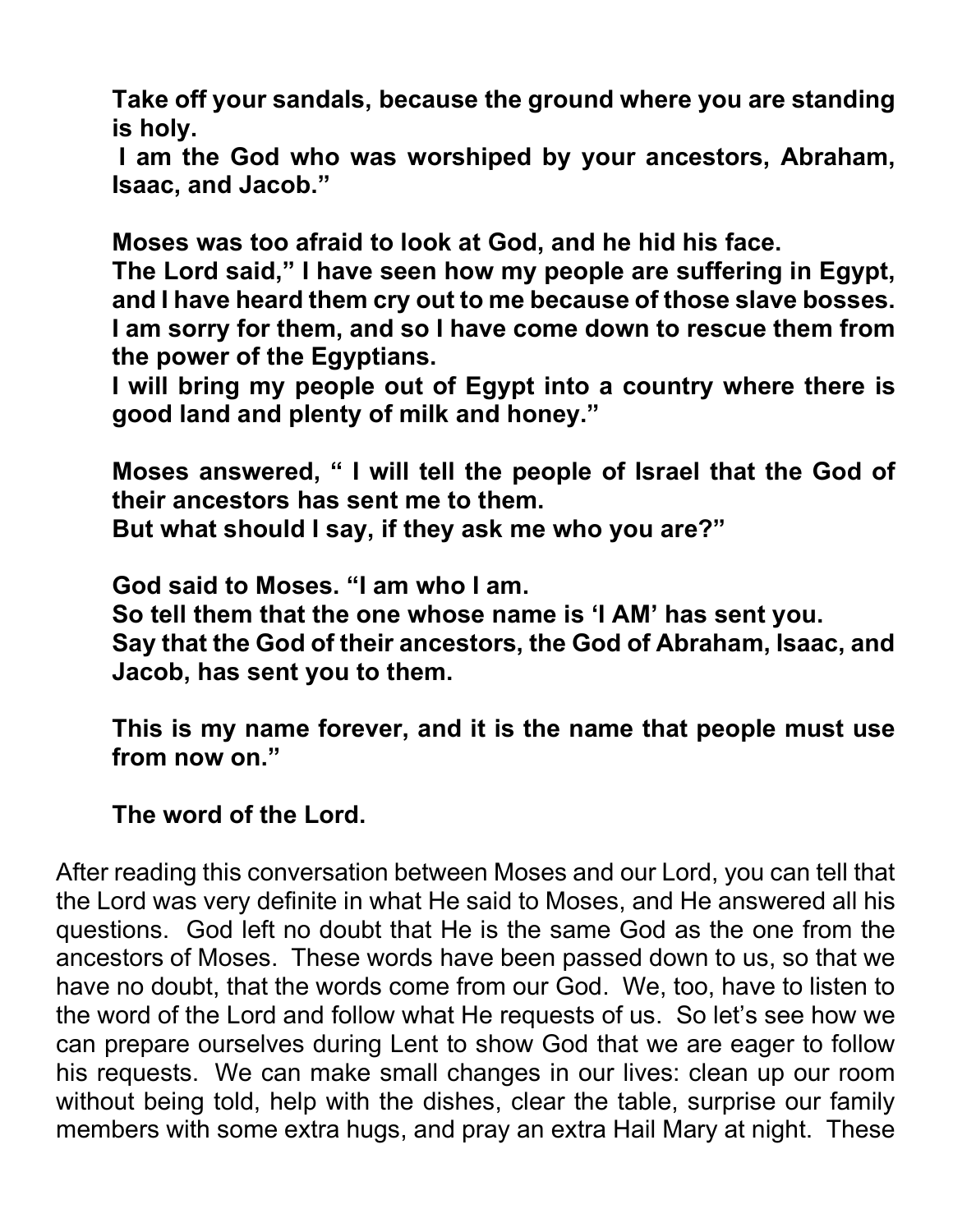acts do not have to be big sacrifices, but they should show a willingness to become a little better than we are right. Now.

The responsorial Psalm (Psalm 103:1-2, 6-7,8 and 11) tells us how kind and wonderful the Lord has been to us and we should not forget that we need to thank Him and praise Him.

## R/: The Lord is kind and merciful.

With all my heart I praise the LORD, and with all that I am I praise his holy name! With all my heart I praise the LORD! I will never forget how kind he has been.

R/: The Lord is kind and merciful.

For all who are mistreated, the LORD brings justice. He taught his Law to Moses and showed all Israel what he could do.

R/: The Lord is kind and merciful.

The Lord is merciful! He is kind and patient, and his love never fails. How great is God's love for all who worship him? Greater than the distance between heaven and earth!

R/:The Lord is kind and merciful!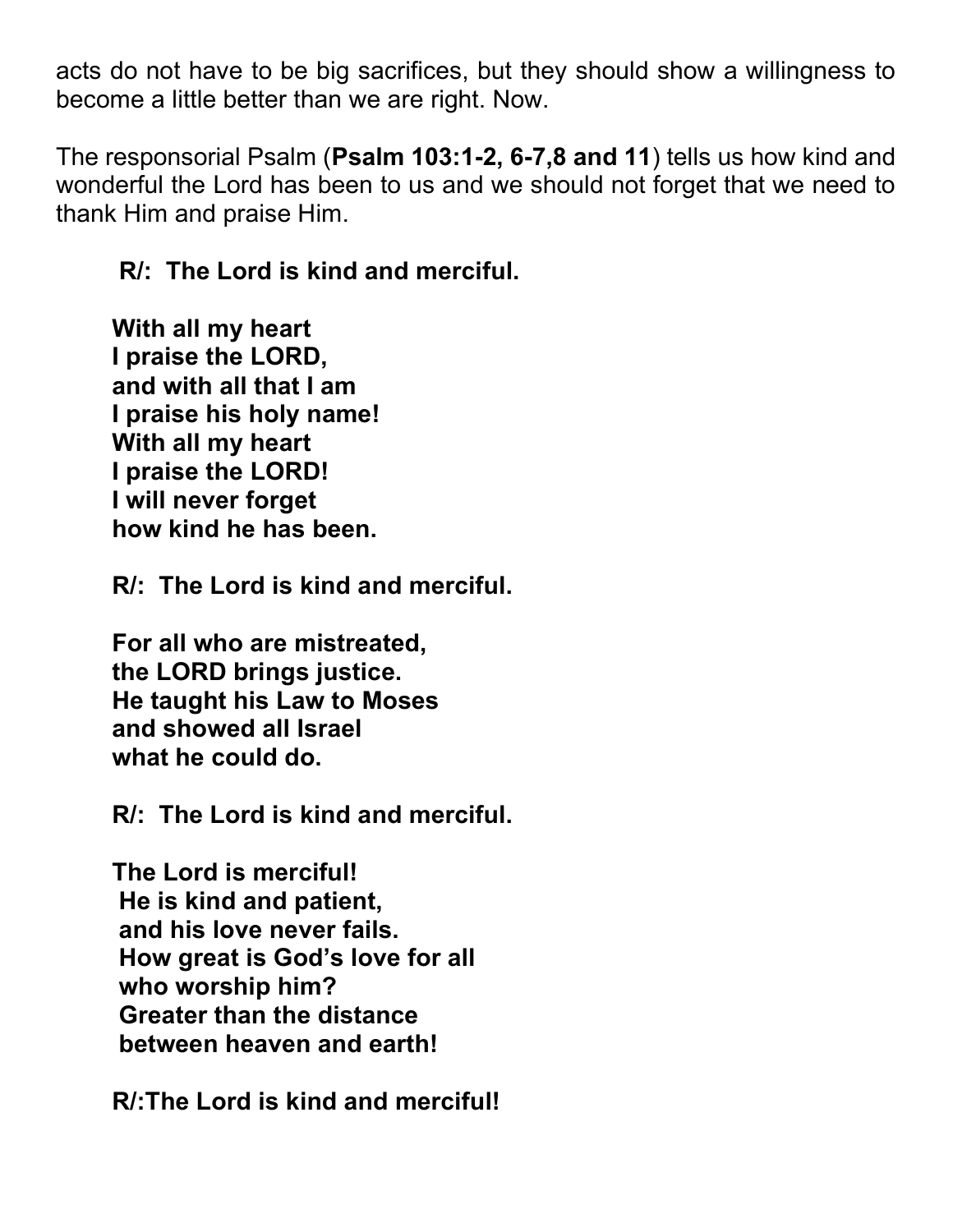You have read the word "merciful" now a lot of times. Do you know what it means?

Mercy stands for compassion, a feeling of kindness towards another person, and also for forgiveness. That is called merciful and repeatedly we are told that God is merciful. Can we try to imitate God's mercy toward our family members or friends? We certainly can try, especially now in Lent. We can make a promise to ourselves, that at least once a day we can make a little sacrifice as an offering to God during this time. Let us put others first.

VERSE BEFORE THE GOSPEL (Matthew 4:17)

R/: Glory and praise to you, Lord Jesus Christ.

Repent, says the Lord; the kingdom of heaven is at hand.

R/: Glory and praise to you, Lord Jesus Christ

Today's gospel (Luke 13:6-9) is in the form of a parable that was written for us by Luke. A parable tries to teach a moral or spiritual lesson. Jesus often presented his messages in this form, because they were easy to understand and the people of his time were able to follow the teachings.

A reading from the holy gospel according to Luke

Jesus told the people this story:

"A man had a fig tree growing in his vineyard. One day he went out to pick some figs, but he didn't find any. So he said to the gardener, 'For three years I have come looking for figs on this tree, and I haven't found any yet. Chop it down! Why should it take up space?'

"The gardener answered, 'Master, leave it for another year. I'll dig around it and put some manure on it to make it grow. Maybe it will have figs on it next year. If it doesn't, you can have it cut down.' "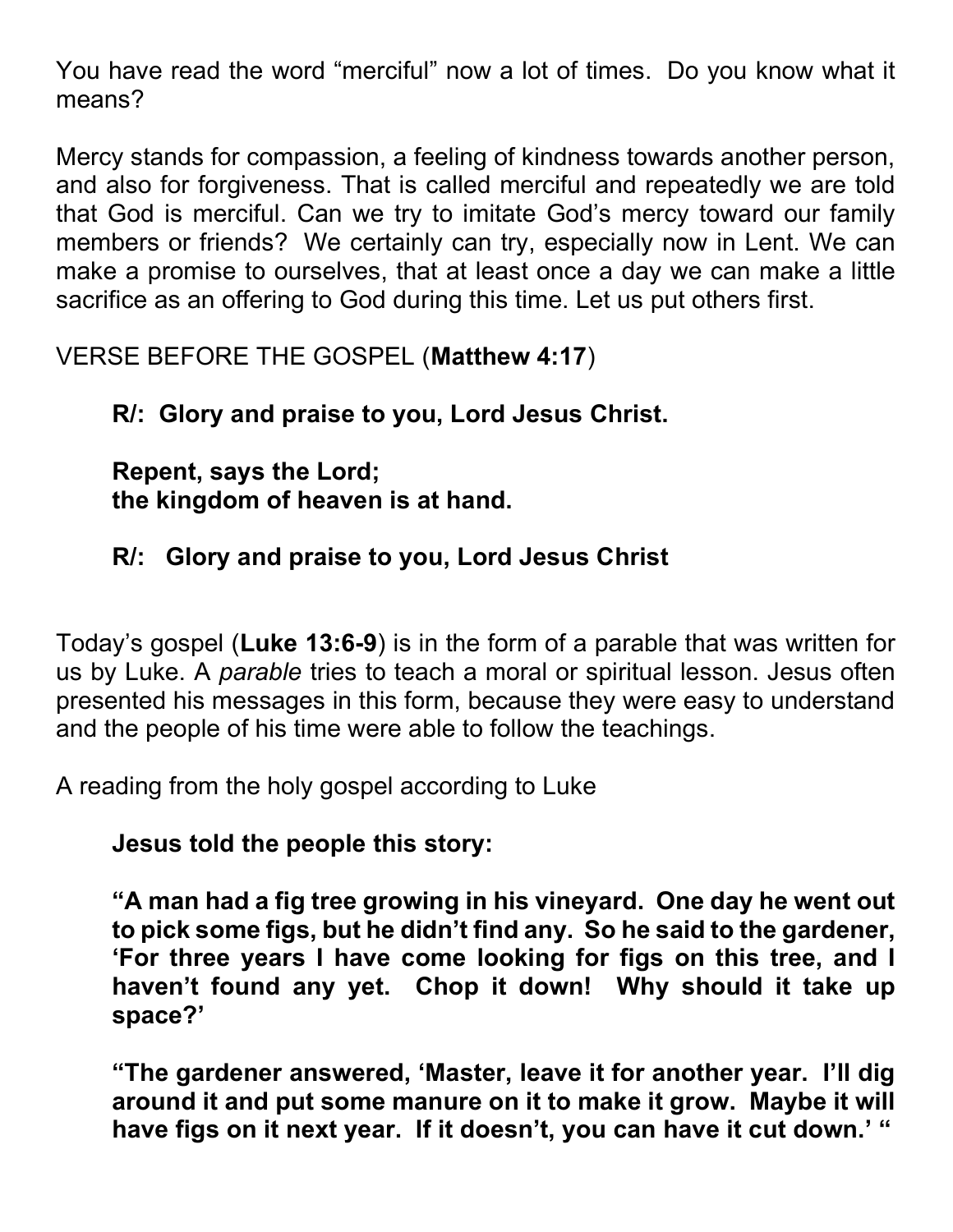## The gospel of the Lord.

Did you understand what Jesus tried to teach his followers in the gospel here? Who is the gardener who cares for the tree? If you have said 'Jesus', you were right. Jesus cares for us, provides us with his blessings and we need his care to grow and flourish. Some of us, however, ignore the rules (the Ten Commandments) he has given us as guidelines, and we do not say our prayers, or we do not respect our parents or elders, and like the tree, we have not produced the fruits (the good deeds) that were expected of us. We did not grow in the love of Christ. However, and here is the wonderful part of this parable, we all get another chance (like the tree, another year to grow). Jesus always takes us back into his arms, forgives us and we are welcome to grow with him as our patient gardener wants us to do. That is the message that Jesus wanted the people to hear and understand his teachings. And Lent is now the period in which we can do our sacrifices and grow.

Third Sunday of Lent, 2022 Barbara Oberding

Now let's take a minute and see how much you remember from today's readings. Here are a few questions to test yourself:

- 1. How can we prepare ourselves in Lent for the coming of Easter?
- 2. Why did God tell Moses not to come closer to the burning bush?
- 3. In the First Reading, why did the Lord want to bring his people out of Egypt?
- 4. What does the word 'merciful' mean?
- 5. Why did Jesus use parables to talk to the people of his time?